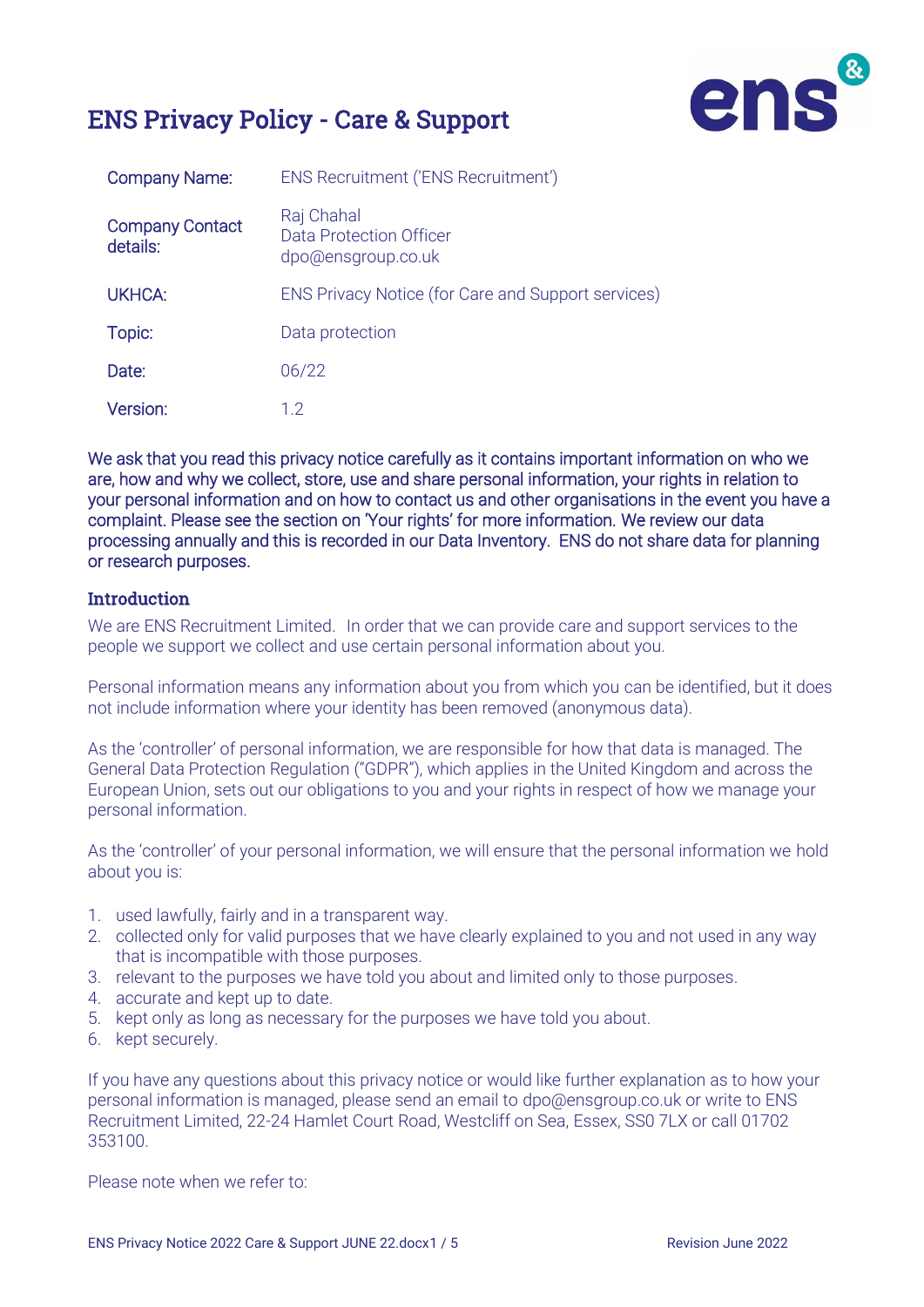

- A "**public body**" we mean any organisation in the United Kingdom which delivers, commissions or reviews a public service and includes (but is not limited to) the Ombudsman, local authorities, councils, unitary authorities, clinical commissioning groups, health and social care trusts, the National Health Service as well as their arm's length bodies and regulators.
- A "social or health care professional" we mean any person who provides direct services, acts as consultant or is involved in the commission of your healthcare or social care services, including (but not limited to) your General Practitioner (GP), dental staff, pharmacists, nurses and health visitors, clinical psychologists, dieticians, physiotherapists, occupational therapists, hospital staff, social workers and other care and support related professionals.

## The personal information we collect and use in relation to people who enquire about and use our services

#### Information collected by us

When you enquire about our care and support services and during the course of providing care and support services to you we collect the following personal information when you provide it to us:

- your name, home address, date of birth and contact details (including your telephone number, email address) and emergency contacts (ie name, relationship and home and mobile numbers)
- your allergies and any medical, physical or mental conditions and in particular your care needs
- your likes, dislikes and lifestyle preferences (including your religious beliefs or other beliefs of a similar nature, racial or ethnic origin, politics, genetics, health, sex life and sexuality (so far as they relate to providing you with suitable care)
- credit or direct debit details (if you pay for some or all of our services using one of these methods)
- Photographs and details about your accommodation

#### Information collected from other sources

We also obtain personal information from other sources such as:

- your allergies and any medical, physical or mental conditions and in particular your care and support needs, from any appropriate external social or health care professionals (including your GP)
- your name, home address, date of birth, contact details, needs assessments and financial assessments from any appropriate external social or health care professionals (including any relevant public body regardless of whether you are publicly funded)
- your likes, dislikes and lifestyle preferences (including your religious beliefs or other beliefs of a similar nature, racial or ethnic origin, politics, genetics, health, sex life and sexuality so far as they relate to providing you with suitable care) from your family, friends and any other person you have nominated as your representative
- ▶ your Attorney or Deputy (if applicable)
- Information about your accommodation.

#### How we use your personal information

We use your personal information to:

- **Perform** prepare, review and update a suitable care plan, describing the nature and level of care and support services which you have requested we supply to you
- Prepare review and update staff rosters
- To communicate with our agency workers brief details of your contact details, needs and a medical overview in order for them to provide you care.
- $\triangleright$  to communicate with you, your representatives and any appropriate external social or health care professionals about your individual needs and personalise the service delivered to you
- make reasonable adjustments, when required, to meet your individual needs and to ensure we have suitable facilities to ensure your safety
- invoice you for the care and support services in accordance with our terms and conditions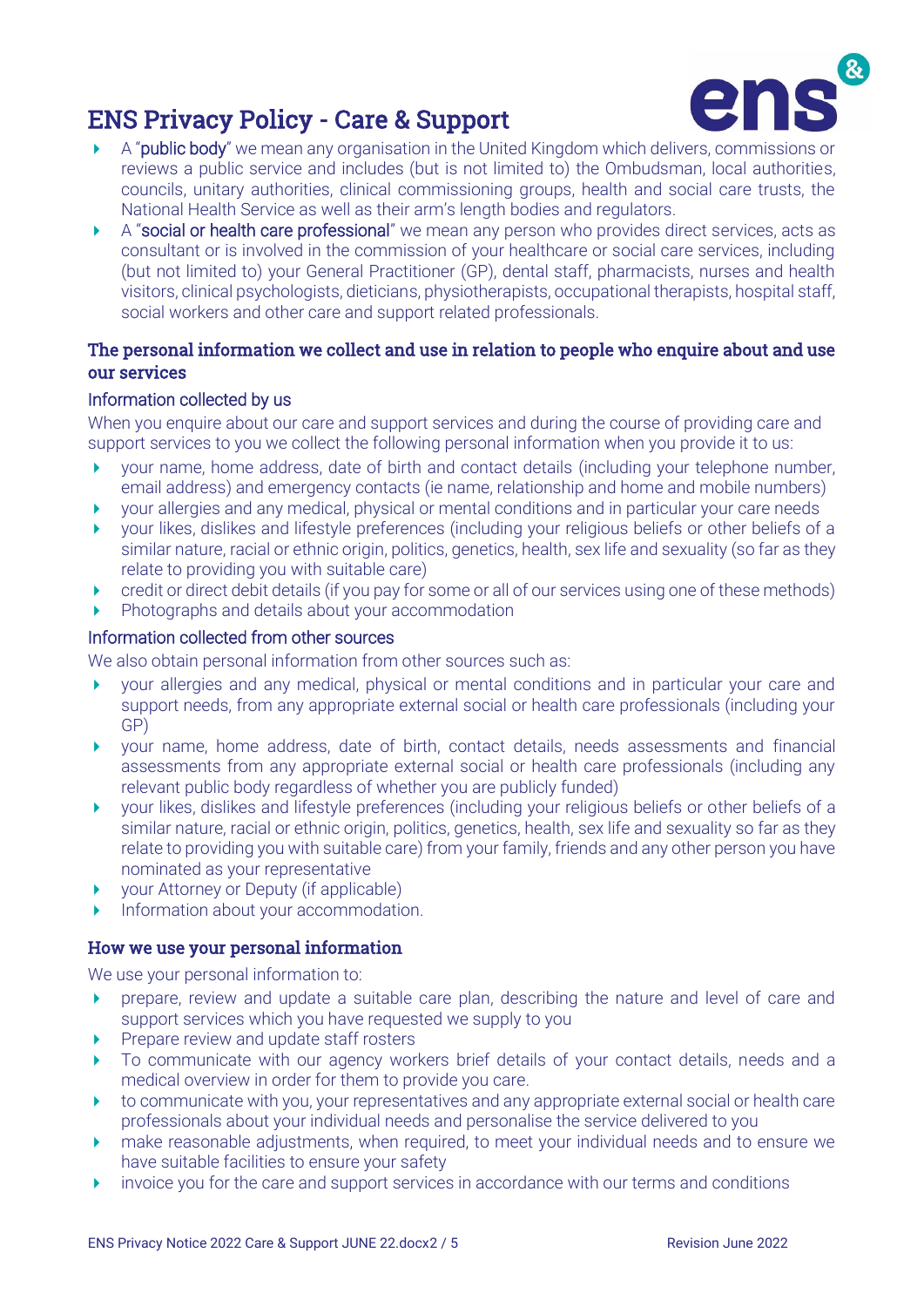

 carry out quality assurance procedures, review our service and improve our customer experience (please note that feedback can also be provided anonymously)

## Who we share your personal information with

We regularly share your medical information with appropriate external social or health care professionals (including your GP and pharmacist) and any individuals you have nominated as your representative. This data sharing enables us to establish the type of care and support you need. It also allows us to design the right care package to suit your individual circumstances, including if (in future) you decide to receive care from an alternative provider.

We will share personal information with law enforcement or other authorities if required by law. This includes information required by public bodies to evidence our compliance with the applicable regulatory framework. We are also required to share personal information with external social or health care professionals, including public bodies and local safeguarding groups (in some circumstances) to ensure your safety.

We will not share, sell or trade your personal information with any other third party.

## Whether information has to be provided by you, and if so why

The provision of your medical, physical or mental condition is necessary to enable us to create a care plan and to provide you with suitable care and support services. Without this information, we will not be able to assess your care needs or provide any care services to you.

The provision of your name, home address is required so that we can arrange a care worker to attend your home to deliver the services and so that we can invoice you for the fees. We will inform you at the point of collecting information from you, whether you are required to provide the information to us.

## How long your personal information will be kept

- $\triangleright$  we will hold the personal information kept within your client file for a minimum of seven (7) years or longer if required by law.
- $\triangleright$  we will hold the personal information kept within our feedback procedure for three (3) years so that we can identify trends and patterns in our service.

## The personal information we hold

#### Reasons we can collect and use your personal information

We rely on the following grounds within the GDPR:

- Article  $6(1)(b)$  processing is necessary for the performance of our **contracts** to provide individuals with care and support services
- Article  $6(1)(c)$  processing is necessary for us to demonstrate compliance with our regulatory framework and the law
- Article  $9(2)(h)$  processing is necessary for the **provision of social care** or the management of social care systems and services as the lawful basis on which we collect and use your **personal** data and special category data (such as your health).
- Article 6(1)(f) to process your personal information in pursuit of our legitimate interests, which include corporate due diligence, financial modelling, service development and innovation. This will enable us to improve our services to you.

## Your rights

Under the [GDPR](http://eur-lex.europa.eu/legal-content/EN/TXT/PDF/?uri=CELEX:32016R0679&from=EN) you have a number of important rights free of charge. In summary, those include rights to:

fair processing of information and transparency over how we use your use personal information;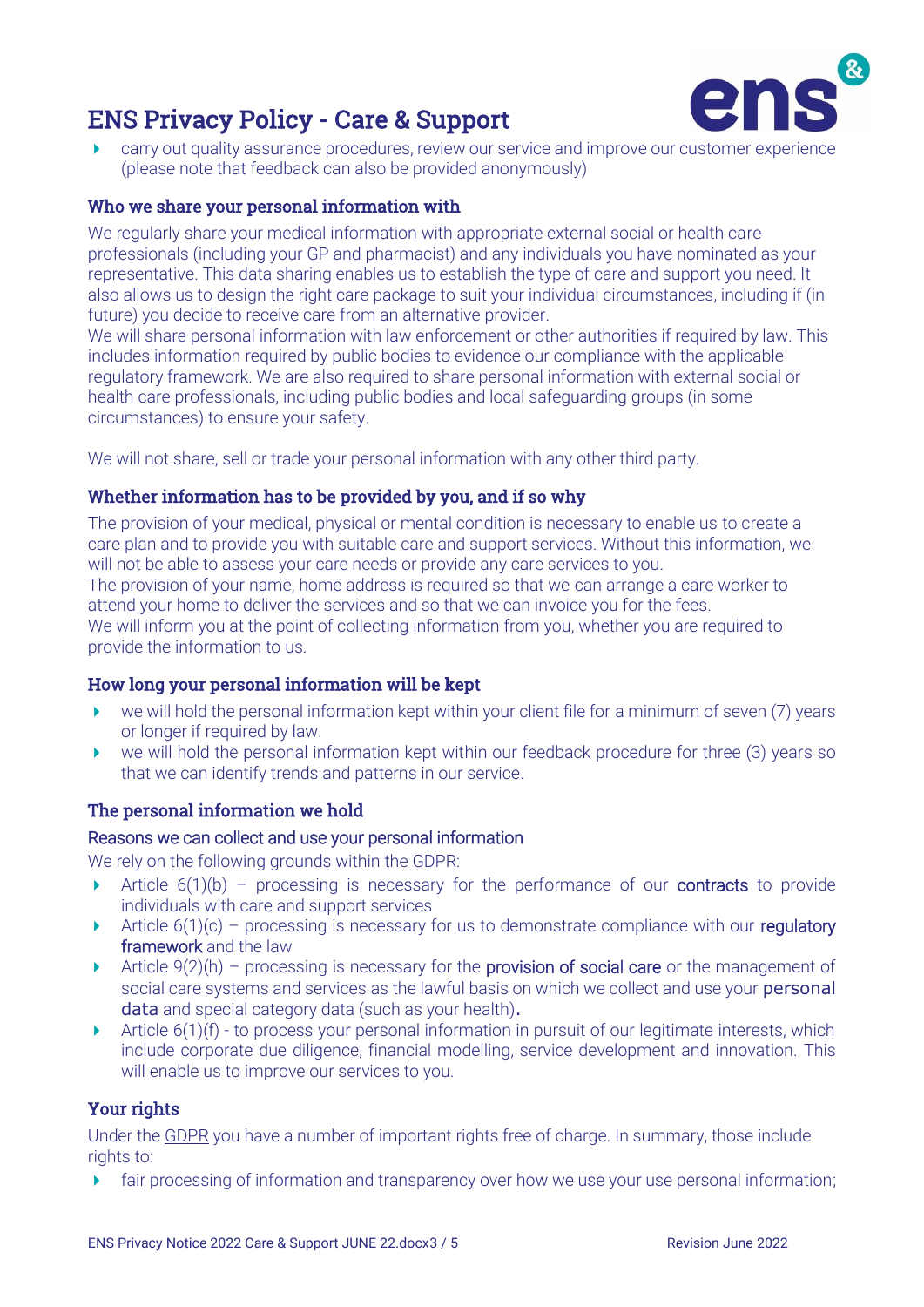

- **access to your personal information and to certain other supplementary information that this** Privacy Notice is already designed to address;
- require us to correct any mistakes in your information which we hold;
- require the erasure (ie deletion) of personal information concerning you, in certain situations. Please note that if you ask us to delete any of your personal information which we believe is necessary for us to comply with our contractual or legal obligations, we may no longer be able to provide care and support services to you;
- $\triangleright$  receive the personal information concerning you which you have provided to us, in a structured, commonly used and machine-readable format and have the right to transmit those data to a third party in certain situations;
- object at any time to processing of personal information concerning you for direct marketing;
- object to decisions being taken by automated means which produce legal effects concerning you or similarly significantly affect you;
- ▶ object in certain other situations to our continued processing of your personal information;
- otherwise restrict our processing of your personal information in certain circumstances;
- claim compensation for damages caused by our breach of any data protection laws;

For further information on each of those rights, including the circumstances in which they apply, see the [Guidance from the UK Information Commissioner's Office \(ICO\) on individuals' rights under the](http://ico.org.uk/for-organisations/guide-to-the-general-data-protection-regulation-gdpr/individual-rights/)  [General Data Protection Regulation.](http://ico.org.uk/for-organisations/guide-to-the-general-data-protection-regulation-gdpr/individual-rights/)

## How to contact us

If you would like to exercise any of those rights, please:

Email: dpo@ensgroup.co.uk, Call: 01702 353100

or write to Data Protection Officer, ENS Recruitment, 22-24 Hamlet Court Road, Westcliff on Sea, Essex, SS0 7LX

- $\blacktriangleright$  let us have enough information to identify you (eg your name and address),
- let us have proof of your identity and address (a copy of your driving licence or passport and a recent utility or credit card bill), and
- I let us know the information to which your request relates, including any account or reference numbers, if you have them.

## Keeping your personal information secure

We have appropriate security measures in place to prevent personal information from being accidentally lost, or used or accessed in an unauthorised way. We limit access to your personal information to those who have a genuine business need to know it. Those processing your information will do so only in an authorised manner and are subject to a duty of confidentiality. We also have procedures in place to deal with any suspected data security breach. We will notify you and any applicable regulator of a suspected data security breach where we are legally required to do so.

If you want detailed information from Get Safe Online on how to protect your information and your computers and devices against fraud, identity theft, viruses and many other online problems, please visi[t www.getsafeonline.org.](http://www.getsafeonline.org/) Get Safe Online is supported by HM Government and leading businesses.

#### How to complain

We hope that we can resolve any query or concern you raise about our use of your information. Th[e GDPR](http://eur-lex.europa.eu/legal-content/EN/TXT/PDF/?uri=CELEX:32016R0679&from=EN) also gives you right to lodge a complaint with a supervisory authority, in particular in the European Union (or European Economic Area) state where you work, normally live or where any alleged infringement of data protection laws occurred. The supervisory authority in the UK is the